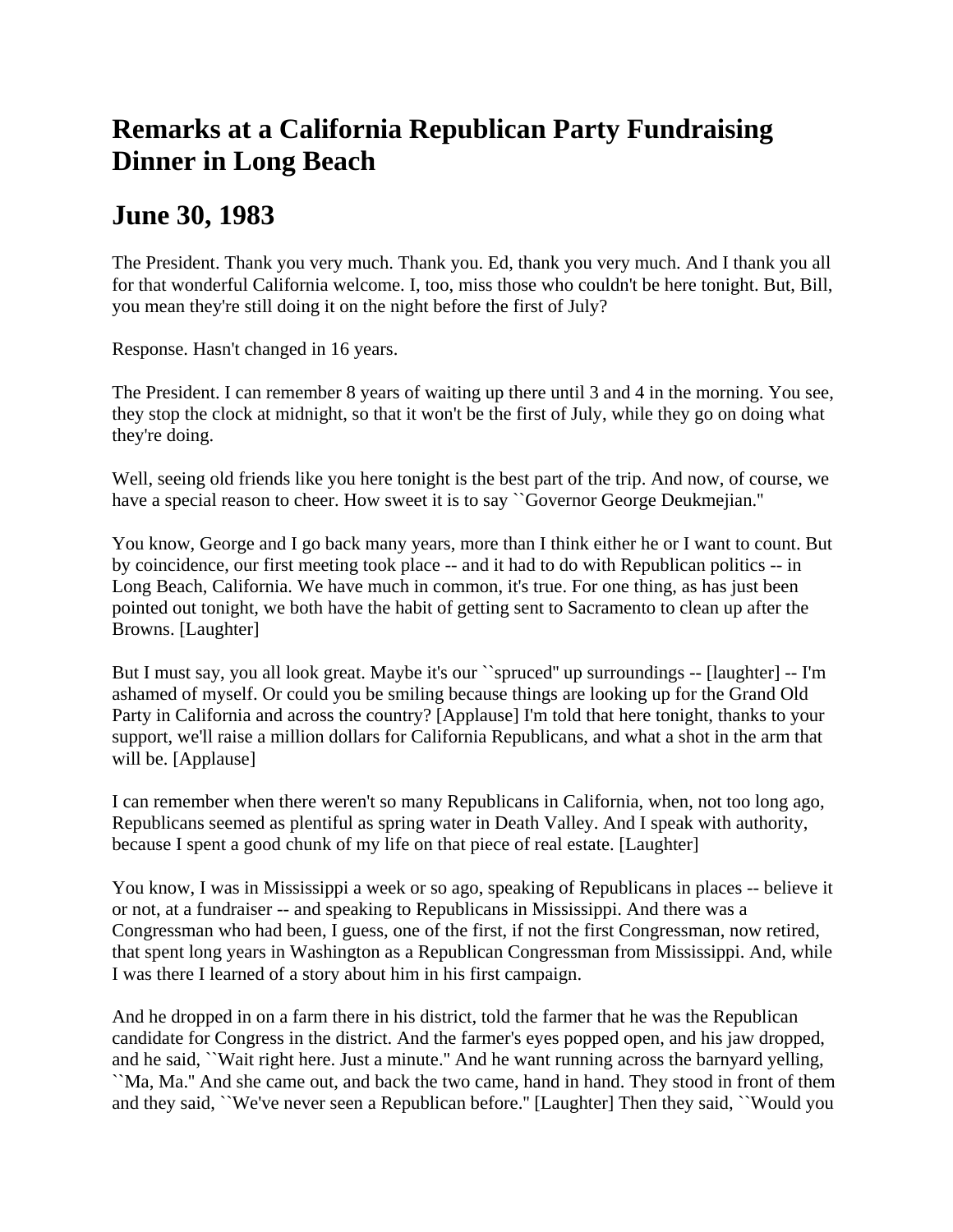make a speech?'' Well, he looked around for something that could be a dais, and the only thing he could see there was a pile of that stuff that the late Bess Truman took 35 years in getting Harry to call fertilizer -- [laughter] -- and he climbed up on it, and he made his speech, and they stuck with him. And when he stepped down, they said that was the first time they'd ever heard a Republican speech. And he said, Well, that's all right. That's the first time I've ever given a Republican speech from a Democratic platform.'' [Laughter]

But our party is strong, and it's growing, and I'm proud to say we've got a leader in this State doing a tremendous job. And you know I'm talking about our former Lieutenant Governor and your State chairman, Ed Reinecke. We did all right last year at the top of the ticket; we'll do better in 1984. And our losses were due less to Jerry Brown than to gerrymandering. Under the Democratic reapportionment plan, the Democrats took back, by fancy map drawing, the six congressional seats that we'd won in the last two elections. Hopefully, with the qualification of the Sebastiani reapportionment plan, and its passage, Republicans can gain back the seats that we lost so unfairly in 1982.

One reapportionment victim was John Rousselot. John ran a terrific race. His wife even campaigned for him in Spanish, and he almost pulled off a great upset. But let me assure you, your loss is our gain. John Rousselot is now one of my Special Assistants, and I'm mighty pleased to have his help.

And I am pleased, also, to have another local success story working closely with us in Washington -- our Senator, the good Senator from California, Pete Wilson. And let me take this opportunity to thank the loyal members of our House Republican delegation who are here with us tonight. They're wonderful, and if I could rate the Republican delegation from California, it would be a 10.

Now, as I mentioned, we know what a tough job George Deukmejian has. But if anyone in California has the talent, the experience, and the determination to turn this State around, George will do it.

He's been taking the no-nonsense stands that we need on the budget, on education, and crime. He's proving the truth of Andrew Jackson's words that, ``One man with courage makes a majority.'' George wants to make it safe for Californians to walk their streets again without having to be afraid. He said no to Prop. 15 because you won't get gun control by disarming law abiding citizens. There's only one way to get real gun control: Disarm the thugs and the criminals, lock them up, and if you don't actually throw away the key, at least lose it for a long time.

George always wants to help working people keep their earnings safe from all those who would bleed them dry with higher and higher taxes. I note that there have been some complaints about and against Prop. 13 -- anything to get more tax dollars. Maybe you could help George by sending a message: Tell them the people approved Prop. 13, the people still want Prop. 13, and the people will defend Prop. 13.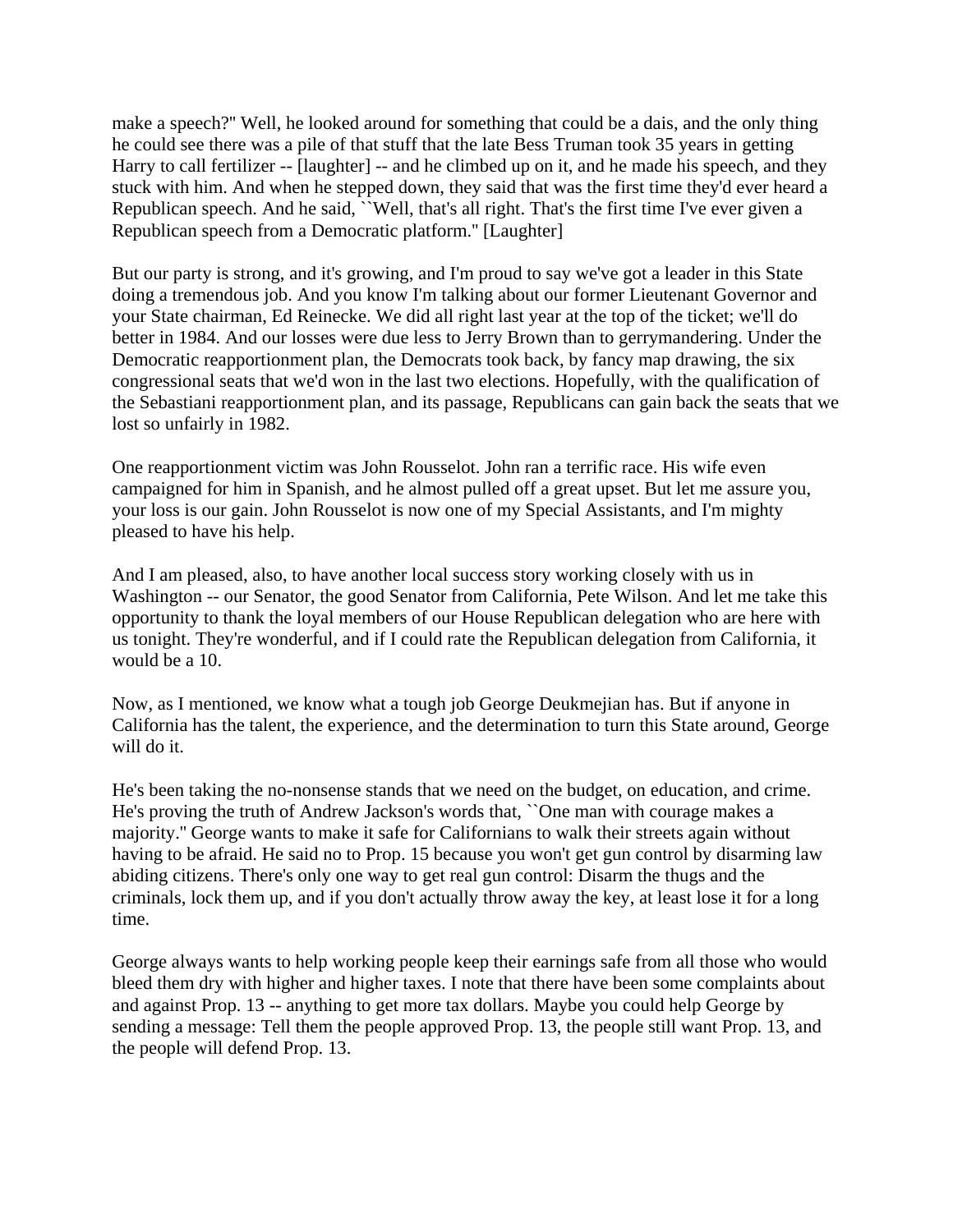I think I can sympathize with what George is up against. When I was here a year ago, I said that we were in an epic contest with the proponents of ``No," the people who offer the politics of no growth, no take-home pay, no incentives to work or save.

We arrived in Washington to find an economic calamity dumped in our laps -- spending increasing at an annual rate of 17 percent, double-digit inflation, record interest rates, and a tax system pushing working families into higher brackets faster than they could earn and save.

It took us nearly the entire first year to get our program approved and, even then, the tax cut had to be watered down. We had proposed a 30-percent cut; they gave us 25 percent, and they delayed the start of that for several months.

The morning after the tax cut passed, the liberals there in the Congress started announcing that the program had failed. I borrowed their favorite word, ``fairness,'' and said that fairness required that they give us a little more time, like 24 months instead of 24 hours. And they made predictions then, more predictions than the TV weatherman. [Laughter] They said our program would guarantee double-digit inflation. They had left us an inflation rate of 12.4 percent. That has been knocked down to 3.5 percent for the last year, the lowest in 10 years. And for the last 6 months, it's been less than 2 percent. They said the program would push interest rates to a new record. Well, the prime rate was 21.5 percent when they left town. Today, it's 10.5 percent.

And then they got mean. They tried to cap the last installment of your tax cut. But yesterday morning, 55 to 45, the Republican Senate voted to give you the full 10-percent cut, beginning tomorrow morning. And it will be followed by indexing in 1985. If they had their way, they'd tax motherhood and apple pie.

A recovery is gaining momentum, and the economy is beginning to sparkle. Tax rates have been cut. Real wages are improving. Retail sales are up. Productivity has reversed its decline. The stock market has surged into new high ground. Venture capital investments have reached record levels. Production is increasing in one industry after another. More and more workers are being called back. And the words of Al Jolson are true today, ``You ain't seen nothing yet.'' How come they don't call it Reaganomics anymore? [Laughter]

You know, I never called it that. That wasn't my choice. I've always thought that what we put in operation there was the people's program, your program. And anyway, Reaganomics, that was better than taxonomics, and the last thing we need is more taxes for more spending. And if they can't get that straight, then I am prepared to veto their budget-busting appropriation bills, again and again and again.

Tax rates affect prices for working, saving, and investment. And when you raise the price of those productive activities, you get less of them and more activity in the underground economy and the tax shelters. And if you're in business, you know you can't force the public to buy products that aren't selling by raising the price. Too many in Washington and across the country still believe that we can raise more revenues from the economy by making it more expensive to work, save, and invest in the economy.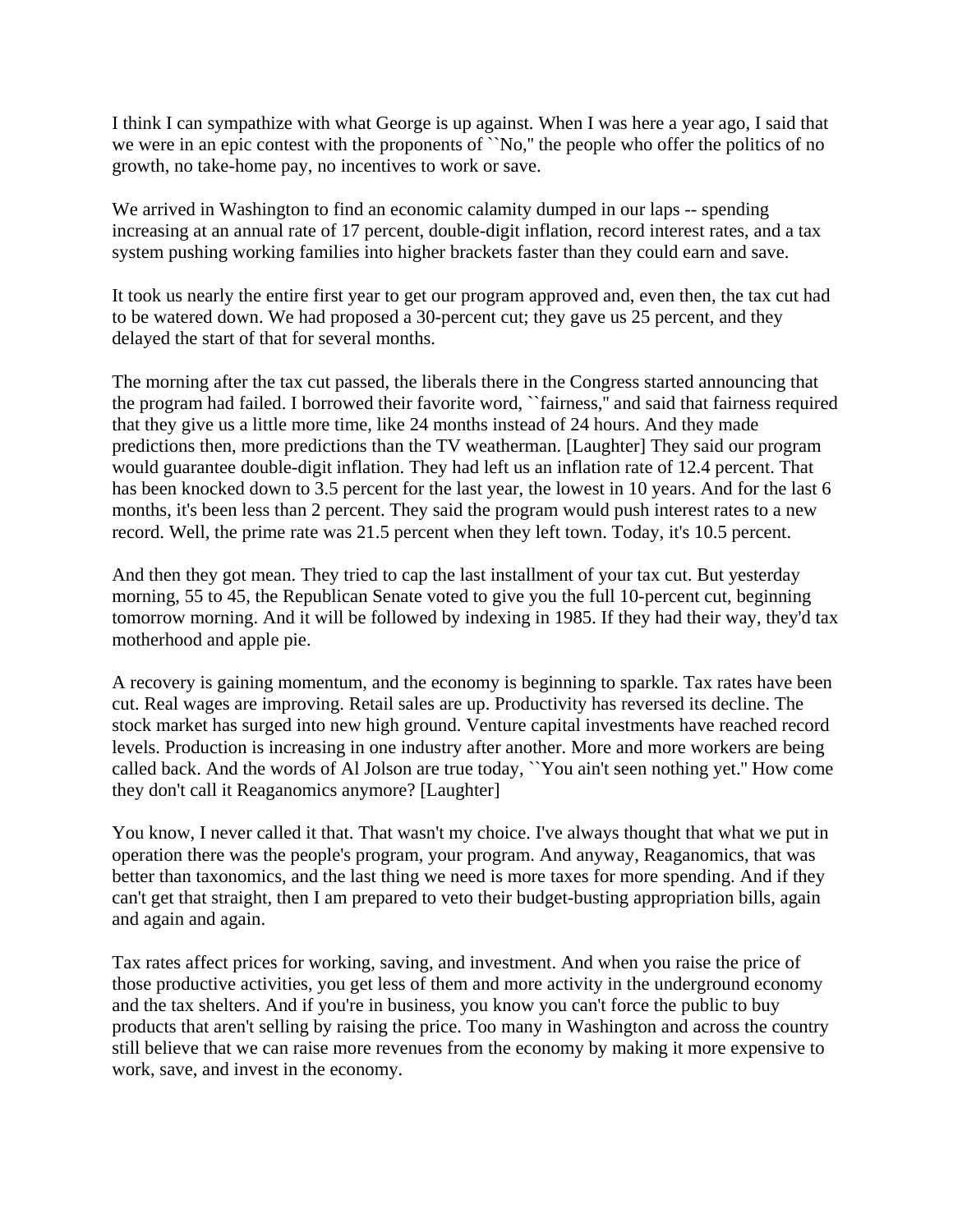Do you know that since the capital gains tax rate was cut in 1978, Federal revenues from that tax have gone up in spite of the lower rate? And since the top rate of personal income tax was lowered from 70 to 50 percent in 1981, we're collecting more revenues from this consolidated 50-percent tax bracket than we were when it was 70 percent. And that's the secret of good taxes. As I've said before, we didn't run up a trillion dollar debt because you're not taxed enough; we ran up that debt because government spends too much.

Now, we're not asking the Congress to do what's easy. We're asking them, Democrats and Republicans alike, to work with us to do what's right.

Doing what's right includes standing up for a strong national defense, making America second to none. We believe that what occurred during the last decade -- when the Soviets raced ahead militarily and we stood still -- was wrong. We believe it's immoral to ask the sons and daughters of America to protect this land with second-rate equipment and weapons that won't work.

We're not belligerent people. We've always sought peace. We occupy no country, we build no walls to keep our people in, we have no armies of secret police to keep them quiet. But we must understand, and our foes will do everything they can to divide us and to undermine our will. To keep our families safe, to keep our country at peace, the enemies of democracy must know that America has the courage to stay strong.

The security of the country, of course, depends on more than weapons. We must have the will to meet the challenges to our vital interests. What's going on now in Central America, only a few hundred miles from our shores, directly affects the United States' national security.

Forty percent of all of our foreign trade and two-thirds of our petroleum imports pass through the Panama Canal and the sealanes of the Caribbean, where we see construction in Cuba of a naval base from which Soviet nuclear submarines can now operate, a Soviet capacity for air reconnaissance over our eastern coast from Cuban bases, the building of an enormous war machine in Nicaragua aided by thousands of Cuban military personnel, sophisticated weapons, including Soviet-made tanks and arms from Cuba, the Soviet Union, the Eastern bloc, Libya, and the PLO to name a few.

And the Soviet-Cuban-Nicaraguan war machine is not being built to make Central America safe for democracy. It's not being built to pursue peace there or economic and social reform. It's being built to subvert the peace and impose communism by force, and not just in El Salvador or Nicaragua, but by their own boast, their open declaration, in all of Central America.

We've had a team of Congressmen come back just recently. They'd gone down there, both countries, to see what was going on for themselves. And many of them came to me personally when they got back to tell me they'd gone down with an idea that, maybe, we were wrong. They came back completely converted. They talked to young men, barely boys, in El Salvador, enlisting in the military. And when they said, ``Well, why are you doing this," they said, ``To defend our country. We love our country.'' And they talked to leaders on the other side and heard them boast that this was not a revolution in one country; this was a revolution for all of Central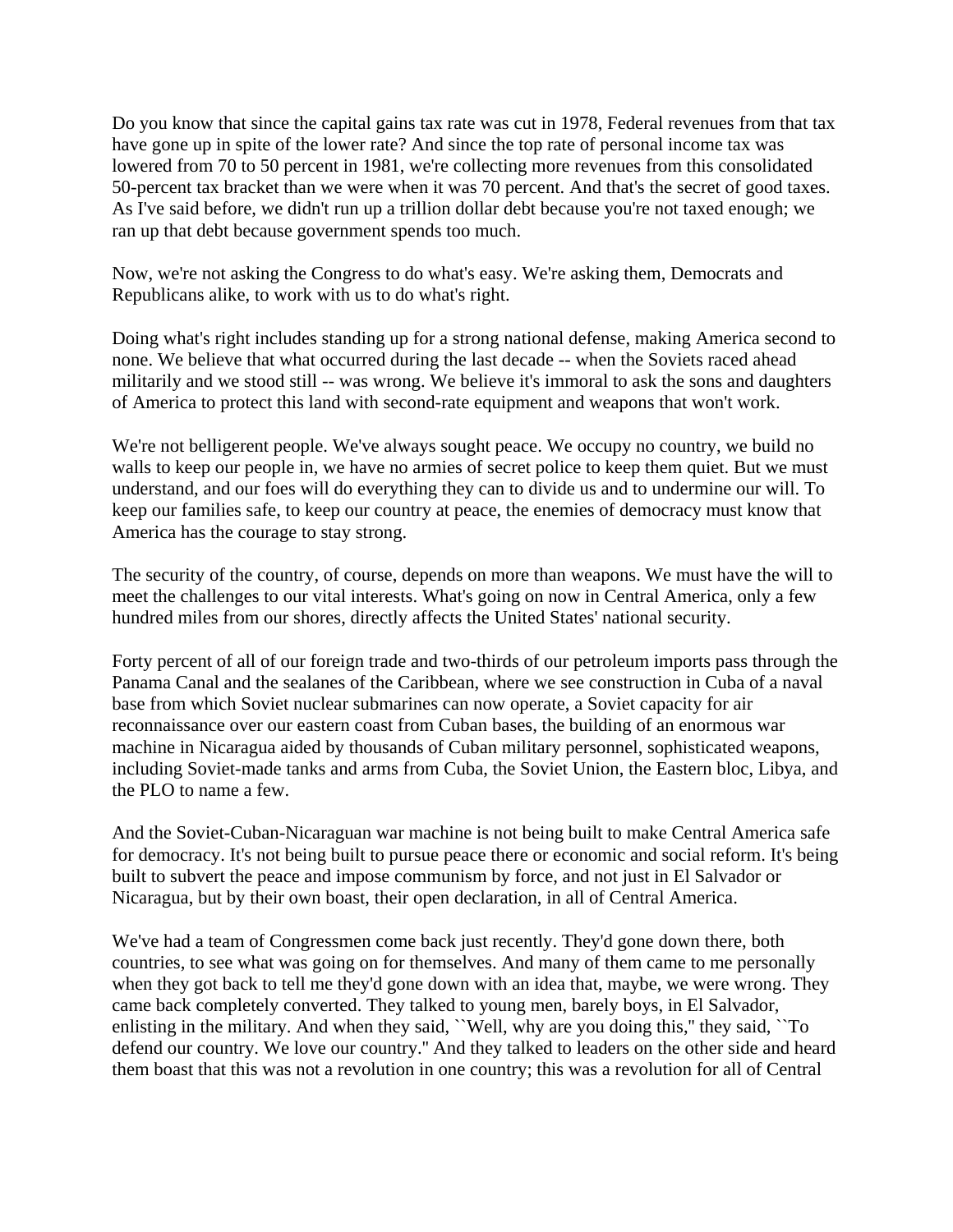America. And they made open threats of where they were going and how they were going to get there.

I appreciate the sincere motives of those who point out the faults of our friends and insist on reforms. But El Salvador is trying to build democracy. El Salvador did hold elections and, under threat of death, a much greater percentage of their people voted than vote in our country where we make it so easy to vote. They stood for hours in line waiting for the opportunity to vote after being told by the guerrillas -- their slogan was: ``Vote today, and die tonight.''

I agree with those who insist on economic as well as military assistance to Central America. We're giving more than three times as much economic aid as we are military aid. The main point is United States security, the safety of American citizens. And that's why Central America matters so much. Either we pay a modest price now so we can prevent a crisis, or we listen to the do-nothings and risk an explosion of violence that will bring real danger to our own borders.

We must not turn our backs on our friends. We must not permit dictators to ram communism down the throats of innocent people in one country after another. If we're to be successful in helping the forces for democracy, then we must have the full financial package that we requested. And if we don't get what we asked for, we can't do the job, and we leave the door open to more subversion.

You know, the Soviet paper Pravda recently said something that I actually support. It said that peace in Central America is possible only on the basis of respect for the right of each people to choose itself its way of life. I would only add this: The two perfect places to begin are Cuba and Nicaragua, where free and democratic elections are not permitted.

To those dictators, we say, ``Prove to the world that your system is legitimate. Prove you're not afraid of your own people. Let them vote. And while you're at it, put down your guns. Permit a free press. Stop harrassing your priests. And then we'll see if they truly enjoy your repression and regimentation, or if they'd rather have a new life with dignity and opportunity and freedom.''

You know, I've taken up the practice of learning jokes that are being told by the Russian people among themselves which reveal their cynicism about their own system. One of the more recent ones is -- this is the one that they're telling -- that if their government would permit another political party, they'd still be a one party country, because everybody would join the opposition. [Laughter]

And the latest one I have to tell you is that a commissar went out to one of the collective farms, stopped one of the workers there. And he said to this worker, he said, ``Well, how are things out there? Everything all right?'' ``Oh,'' he said, ``oh, certainly, sir.'' He says, ``I never hear a complaint." Well he said, "How about the crops?" "Oh," he said, "the crops have never been better.'' ``How about potatoes?'' ``Potatoes,'' he said, ``if we piled them all up in one pile, they'd reach the foot of God.'' And the commissar says, ``Just a minute, this is the Soviet Union. There is no God.'' He said, ``That's all right. There are no potatoes.'' [Laughter]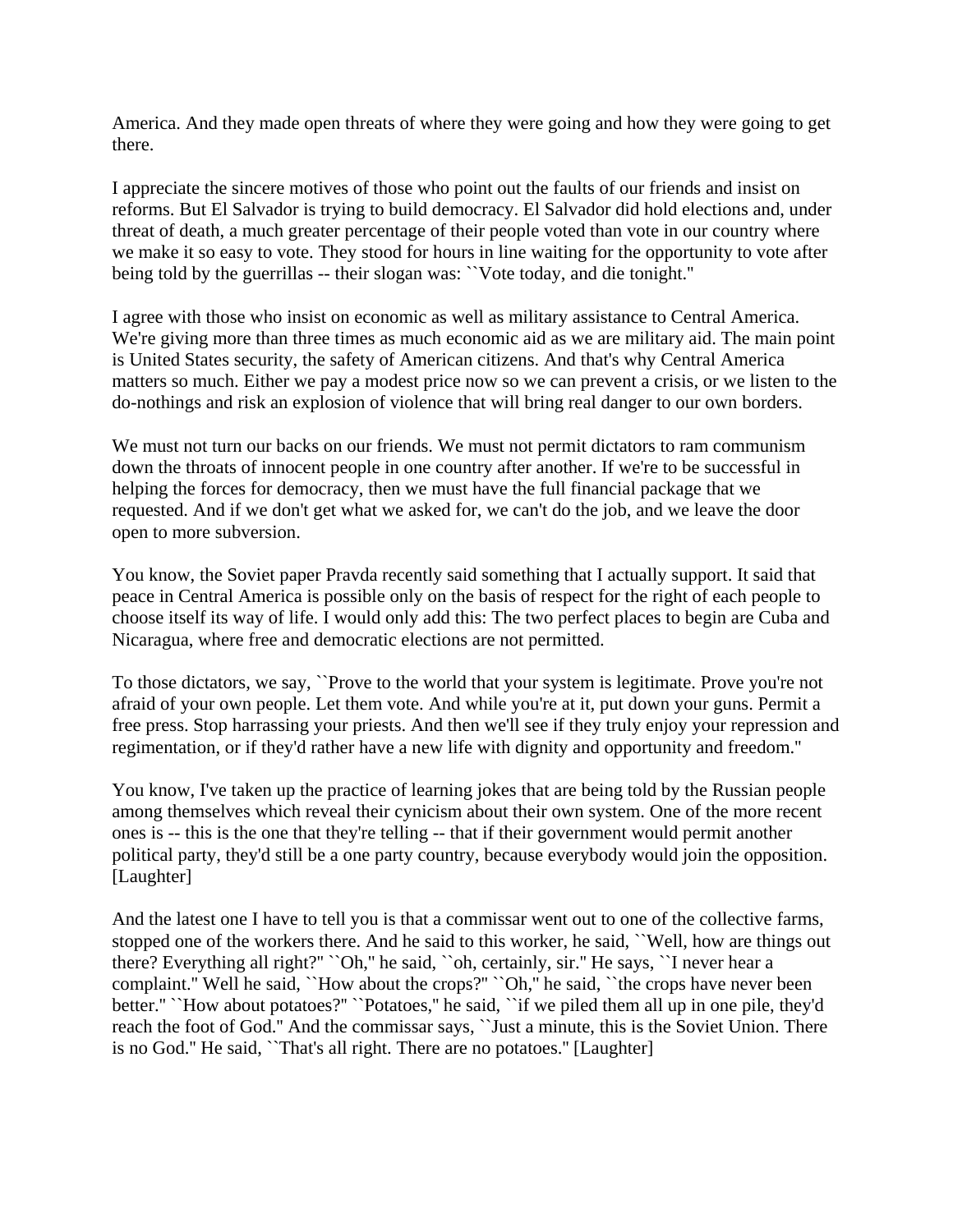But what we have in this country is the most precious gift that God has given to mankind. Our country, more than any other, has been blessed with liberty and abundance. And only a few years ago, some people were counting America out, claiming that our best days were behind us, that our country was in decline. Well, that pessimism is something else that we've turned around. We have an agenda for growth and security, and we can be proud of what we're doing.

Let us tell the people who we are and what we stand for. We're the party that fights for lower taxes, more opportunity, stable prices, a sound dollar, and peace through strength. We believe that standing up for America means also standing up for the God who has so blessed our land.

Lincoln charted our course when he said, ``I am not bound to win, but I am bound to be true. Let us have faith that right makes might and in that faith let us to the end dare to do our duty as we understand it.''

We're rebuilding America. We've already reduced government paperwork that was required of our people, of all of you, by 300 million hours. We have set a goal of reducing the size of nondefense -- the nondefense part of government in 3 years by 75,000 workers. We're a little ahead of schedule. We're up to 65,000 already. And we've eliminated 2,200 government publications. And I hope you ladies didn't really need that book of instructions to tell you that there'd be a stink in your kitchen if you didn't keep the sink clean. We think you could figure that out by yourself without government help. [Laughter]

We're instituting modern business practices that are commonplace in the private sector but revolutionary in government. They will begin to pay off by the billions of dollars in savings over the next few years.

With faith in God and in each other, we can make this wonderful land all that we ever dreamed that she could be. And I just have to conclude by telling you this: that in these trips that I've made to some schools, and seeing these wonderful young people of ours, a young teacher told me how he resolved a problem. He was having trouble way down in the elementary grade in the patriotic ceremonies and saluting the flag, about explaining exactly where they put their right hand. And then modern style came to his rescue. He just told them put it on the alligator. [Laughter]

So, thank you all for what you're doing. Thank you for being here, and God bless you.

*Note: The President spoke at 7:16 p.m. at the dinner, which was held in the ``Spruce Goose'' Dome, a specially constructed clear-span aluminum dome, which berths the ``Spruce Goose'' seaplane, the largest plane ever built. The ``Spruce Goose'' Dome and Exhibit are located on Pier J in Long Beach Harbor.* 

*Following the dinner, the President went to Rancho del Cielo, his ranch near Santa Barbara, Calif., for the Fourth of July holiday weekend.* 

*As printed above, this item follows the transcript of the President's remarks as released by the Office of the Press Secretary.*